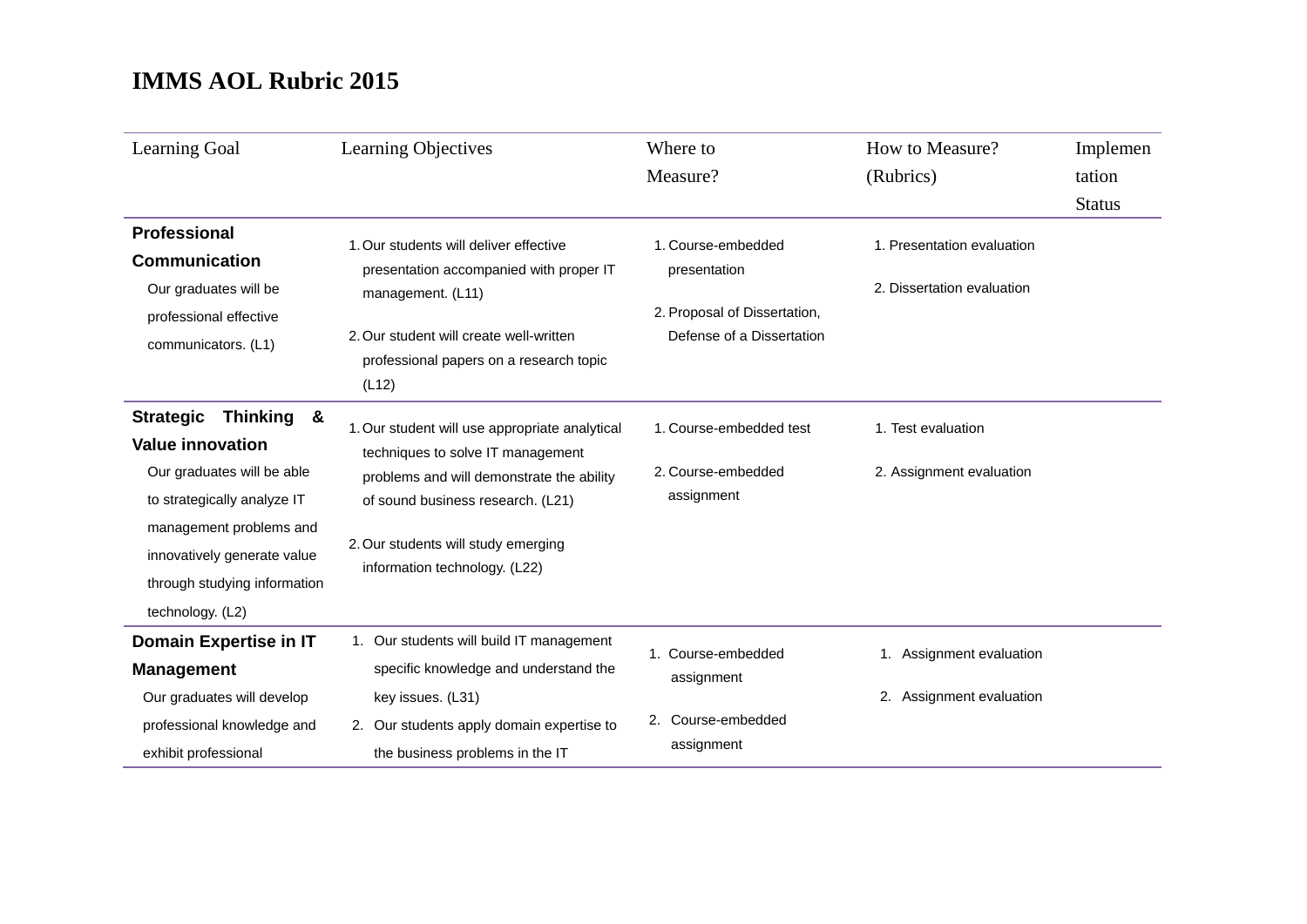| competencies in IT             | management. (L32)                         |                              |                             |
|--------------------------------|-------------------------------------------|------------------------------|-----------------------------|
| management. (L3)               |                                           |                              |                             |
| <b>Analytical and Creative</b> | 1. Our student will identify and diagnose | 1. Course-embedded           | 1. Assignment evaluation    |
| <b>Thinking</b>                | management/research problems. (L41)       | assignment                   |                             |
| Our graduates will be          |                                           |                              |                             |
| capable researchers. (L4)      | 2. Our students will engage in management |                              |                             |
|                                | research and present the findings of such | 2. Proposal of Dissertation, | 2. Dissertation evaluation, |
|                                | research effectively. (L42)               | Defense of Dissertation      |                             |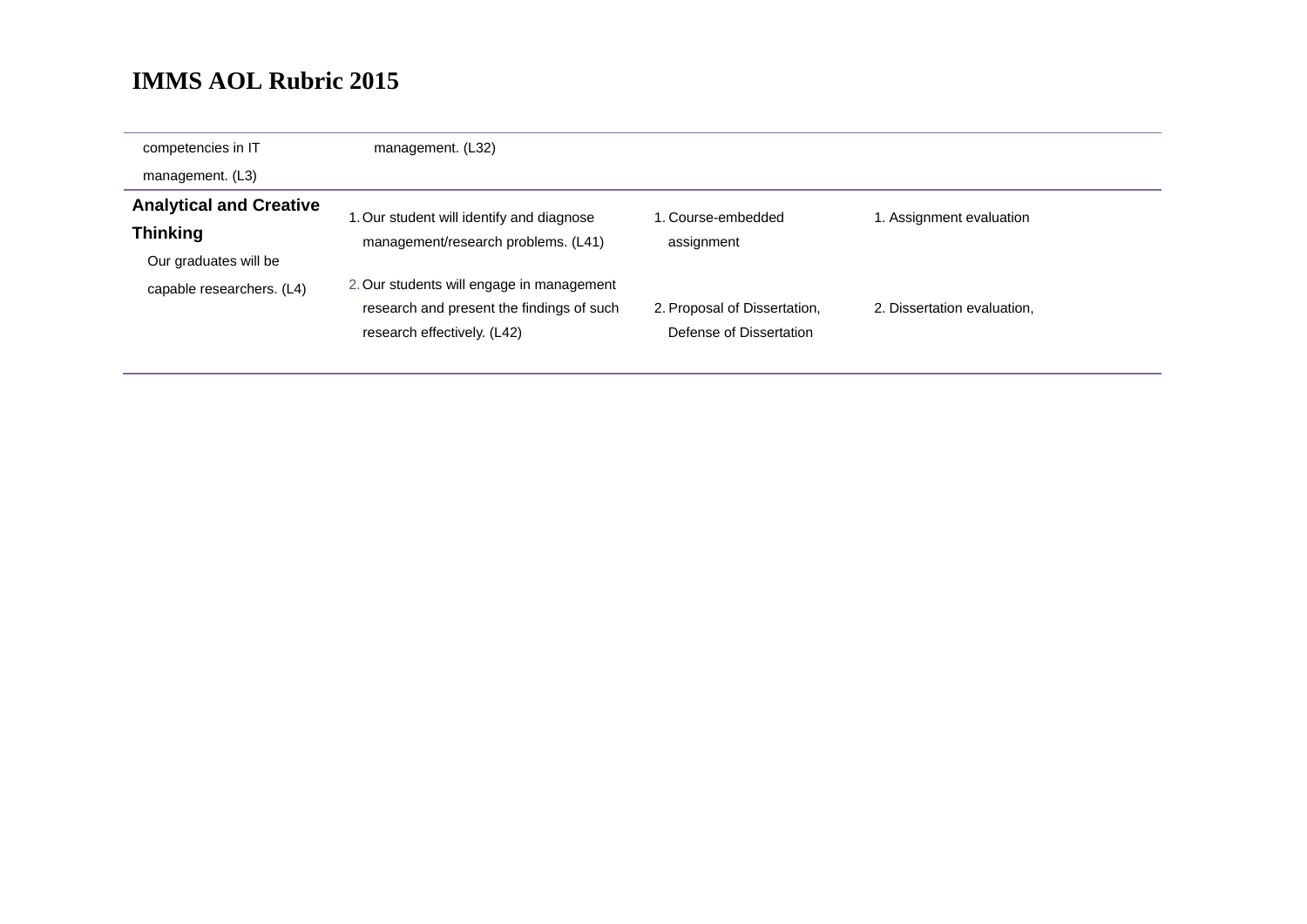### **Rubrics to assess achievements of learning objectives**

#### **L1: Professional Communication: Our graduates will be professional effective communicators.**

#### **L11: Our students will deliver effective presentation accompanied with proper IT management**

|                           | Performance Levels                          |                                            |                                              |  |
|---------------------------|---------------------------------------------|--------------------------------------------|----------------------------------------------|--|
| <b>Traits</b>             | 1 (Fails to Meet Expectations)              | 2 (Meets Expectations)                     | 3 (Exceeds Expectations)                     |  |
| 1. Organization           | No opening statement or irrelevant          | Has opening statement relevant to topic,   | Has a clear opening statement that catches   |  |
|                           | statement; Loses focus more than once;      | and gives outline of speech; mostly        | audience's interest and gives overview;      |  |
|                           | does not manage time effectively.           | organized with some transitions; allows    | stays focused throughout. Has transition     |  |
|                           |                                             | enough time to deliver speech, although it | statement, ties sections together; effective |  |
|                           |                                             | could have been better edited              | time management.                             |  |
| 2. Quality of slides      | Sloppy and/or unprofessional; may be        | Readable, professional, appropriate        | Readable, professional, imaginative and/or   |  |
|                           | difficult to read; many slides are          | number                                     | high quality (without being a distraction).  |  |
|                           | superfluous.                                |                                            |                                              |  |
| 3. Voice quality and pace | Demonstrates one or more of the             | Can easily understand; appropriate pace    | Excellent delivery; conversational,          |  |
|                           | following: mumbling, too soft, too loud,    | and volume; delivery is mostly clear and   | modulates voice, projects enthusiasm,        |  |
|                           | too fast, too slow, "umms."                 | natural                                    | interest, confidence.                        |  |
| 4. Mannerisms             | Demonstrates one or more distracting        | No distracting mannerisms. Decent          | Uses body language effectively (and          |  |
|                           | mannerisms, which may include bad           | posture.                                   | naturally) to maintain audience's interest   |  |
|                           | posture, shifting feet, etc.                |                                            |                                              |  |
| 5. Professionalism        | Makes excuses for the presentation; word    | Treats audience profession-ally, word      | Treats audience professionally; confident,   |  |
|                           | choice is not appropriate for audience;     | choice is acceptable (does not use slang); | shows command of topic                       |  |
|                           | inappropriately informal, does not stay "in | keeps nervousness under control            |                                              |  |
|                           | role."                                      |                                            |                                              |  |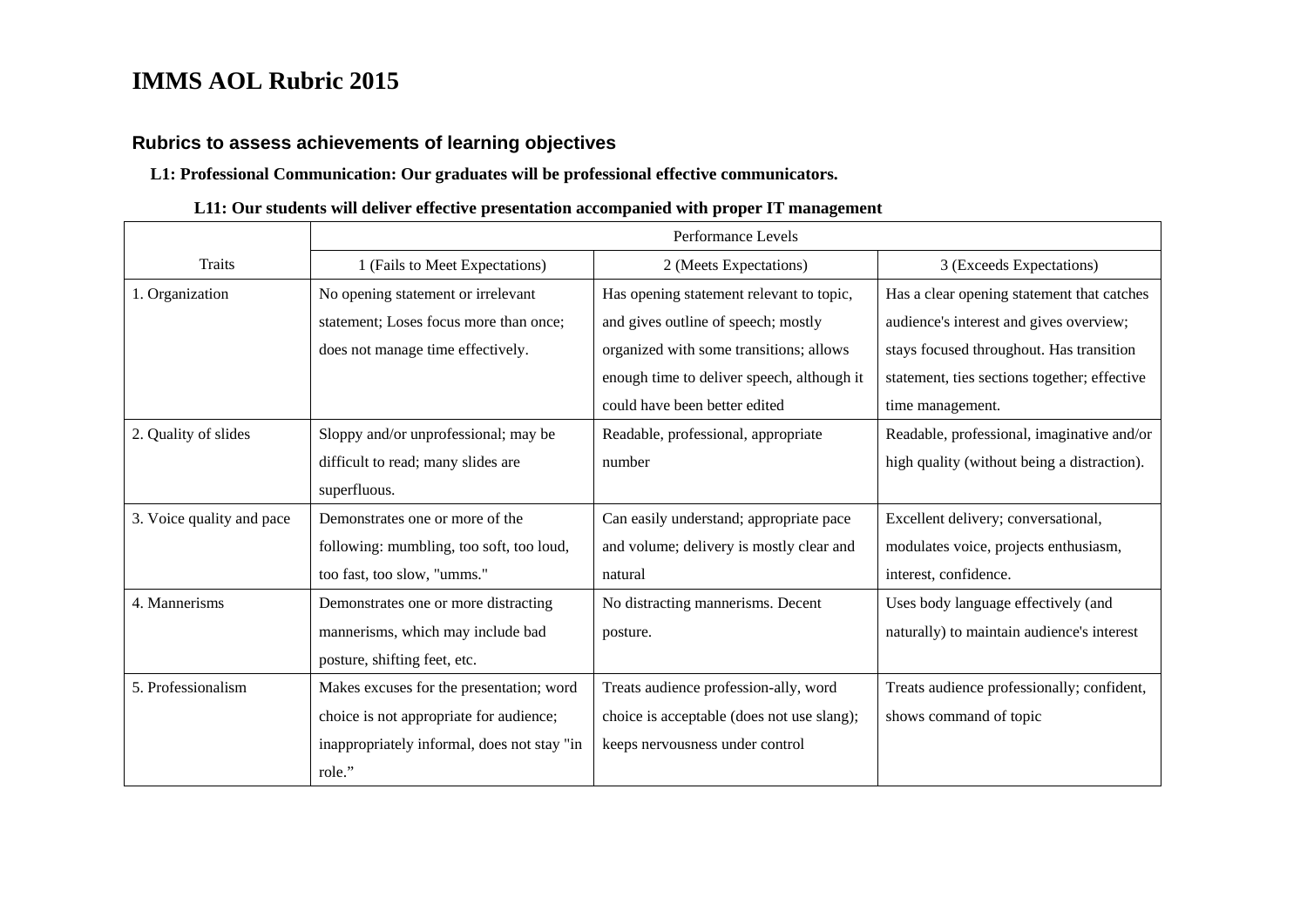| 6. Use of media/rapport | Relies heavily on slides or notes; makes    | Looks at slides to keep on track with       | Slides are used effortlessly to enhance  |
|-------------------------|---------------------------------------------|---------------------------------------------|------------------------------------------|
| with audience           | little eye contact; inappropriate number of | presentation; appropriate number of slides; | speech; speech could be effectively      |
|                         | slides (too many or too few).               | maintains eye contact most of the time.     | delivered without them; perfect eye      |
|                         |                                             |                                             | contact.                                 |
| 7. Ability to answer    | Cannot address basic questions.             | Can address most questions with correct     | Answers all questions with relevant,     |
| questions.              |                                             | information                                 | correct information; speaks confidently. |

### **L12. Our student will create well-written professional papers on a research topic.**

|                           | Performance Levels                 |                                          |                                            |  |
|---------------------------|------------------------------------|------------------------------------------|--------------------------------------------|--|
| Traits                    | 1 (Fails to Meet Expectations)     | 2 (Meets Expectations)                   | 3 (Exceeds Expectations)                   |  |
| 1. Logic and Organization | Does not develop ideas cogently    | Develops unified and coherent ideas      | Develops ideas cogently, organizes them    |  |
|                           | Uneven and ineffective overall     | within paragraphs with generally         | logically with paragraphs and connects     |  |
|                           | organization                       | adequate transitions                     | them with effective transitions            |  |
|                           | Weak logical flow                  | Clear overall organization relating most | Clear, effective introduction and          |  |
|                           | Unclear or missing introduction or | ideas together, but some ideas seem      | conclusion.                                |  |
|                           | conclusion.                        | illogical and/or unrelated               | Provides clear organization scheme to      |  |
|                           | Few headings or paragraph breaks   | Adequate introduction and conclusion     | guide reader through logic of analysis     |  |
|                           | Weak or unfocused thesis statement | Provides organized analysis that         | Hooks reader with clever/insightful        |  |
|                           |                                    | generally maintains focus                | opener to clearly identify research issues |  |
|                           |                                    | Opens with clear statement of research   |                                            |  |
|                           |                                    | problems/issues                          |                                            |  |
| 2. Language               | Employs words that are unclear or  | · Word forms are correct                 | Employs words with fluency                 |  |
|                           | inappropriate                      | Uses some academic terms                 | Develops concise standard                  |  |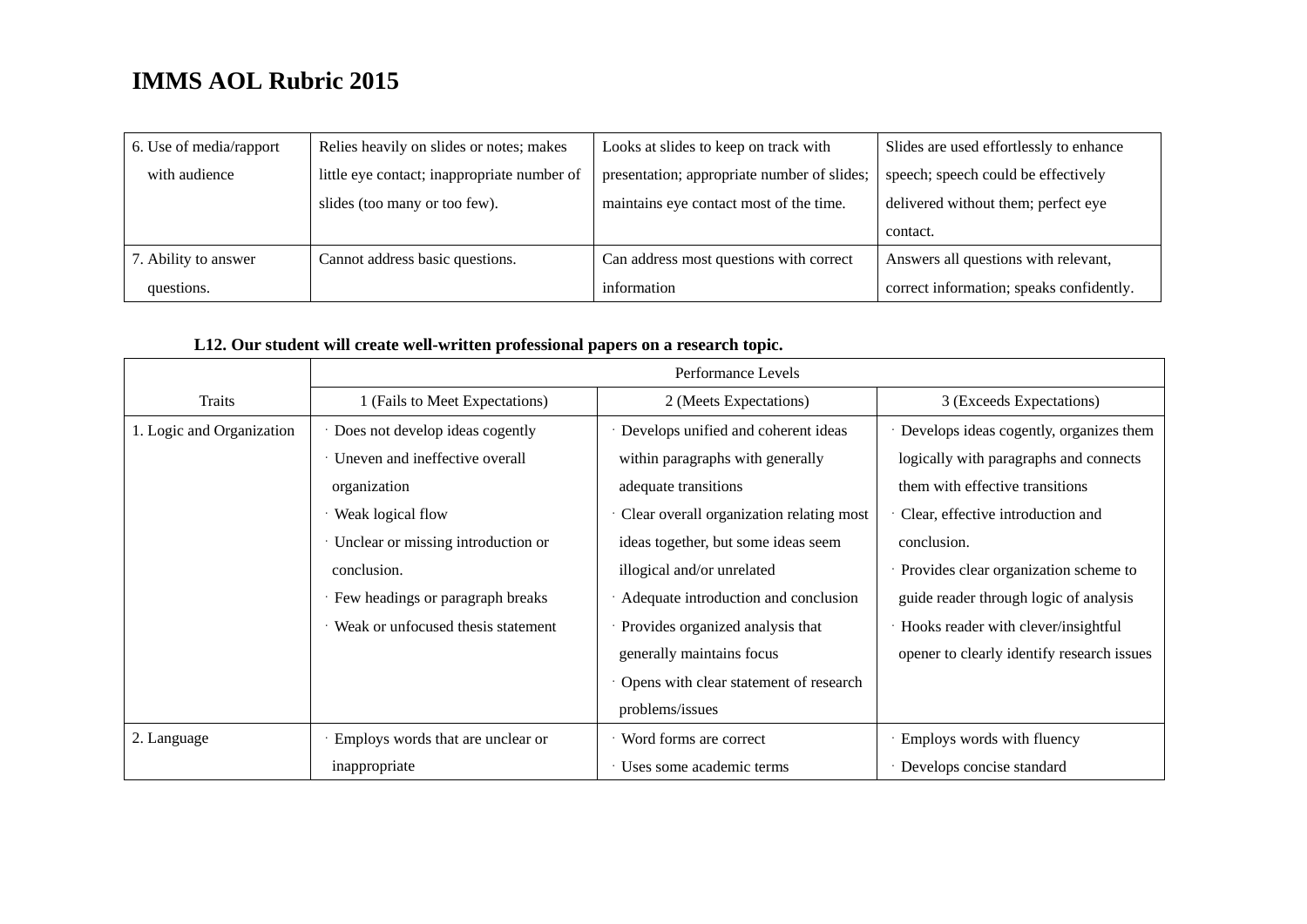|                         | Sentence and structures problems.        | Sentence structure is quite effective      | English/Korean sentences                   |
|-------------------------|------------------------------------------|--------------------------------------------|--------------------------------------------|
|                         | Errors are seriously distracting         | · Presence of a few errors is not          | · Uses many academic terms                 |
|                         |                                          | distracting.                               | appropriately                              |
| 3. Spelling and Grammar | Writing contains numerous errors in      | While there may be minor errors, the       | · The writing is essentially error-free in |
|                         | spelling and grammar which interfere     | writing follows normal conventions of      | terms of spelling and grammar              |
|                         | with comprehension.                      | spelling and grammar throughout, and       | · The writing is carefully proofread       |
|                         | · Was not even briefly edited            | has been proofread                         | · Uses correct spelling throughout and     |
|                         | Uses many misspelled words and shows     | Has spell-checked, but may miss a typo     | demonstrates strong vocabulary skills      |
|                         | only elementary vocabulary feel          | of use an inappropriate word/term          |                                            |
| 4. Development of Ideas | · Most ideas unsupported, confusion      | Supports most ideas with effective         | Explores ideas thoroughly supports         |
|                         | between personal opinion and evidence    | examples references, and details           | points fully using a balance of subjective |
|                         | Includes much information that is not    | · Minor support for ideas is inconsistent, | and objective evidence, reasons            |
|                         | relevant.                                | reasoning unclear.                         | effectively making useful distinctions     |
| 5. Purpose and          | The purpose and focus of the writing are | · The writer has made adequate             | · The writer's decision about focus,       |
| Audience                | not clear to the reader                  | decisions about focus, organization,       | organization, style and content fully      |
|                         | · Never addresses the right audience.    | style, and content so as to achieve the    | elucidate the purpose and keep the         |
|                         |                                          | purpose of the writing                     | purpose at the center of the piece         |
|                         |                                          | Address the right audience more than       | Always addresses the right audience.       |
|                         |                                          | once                                       |                                            |
| 6. Format               | · Not in memo format                     | · Uses correct format with minor error     | Correct format.                            |
|                         | · No or sloppy exhibits.                 | Appropriate, titled exhibits               | Seamless references.                       |
|                         | Does not refer to exhibits               | · Refers to exhibits in body of paper      | · Uses bullets where appropriate to make   |
|                         |                                          | · Looks professional (fonts, etc.).        | good use of space                          |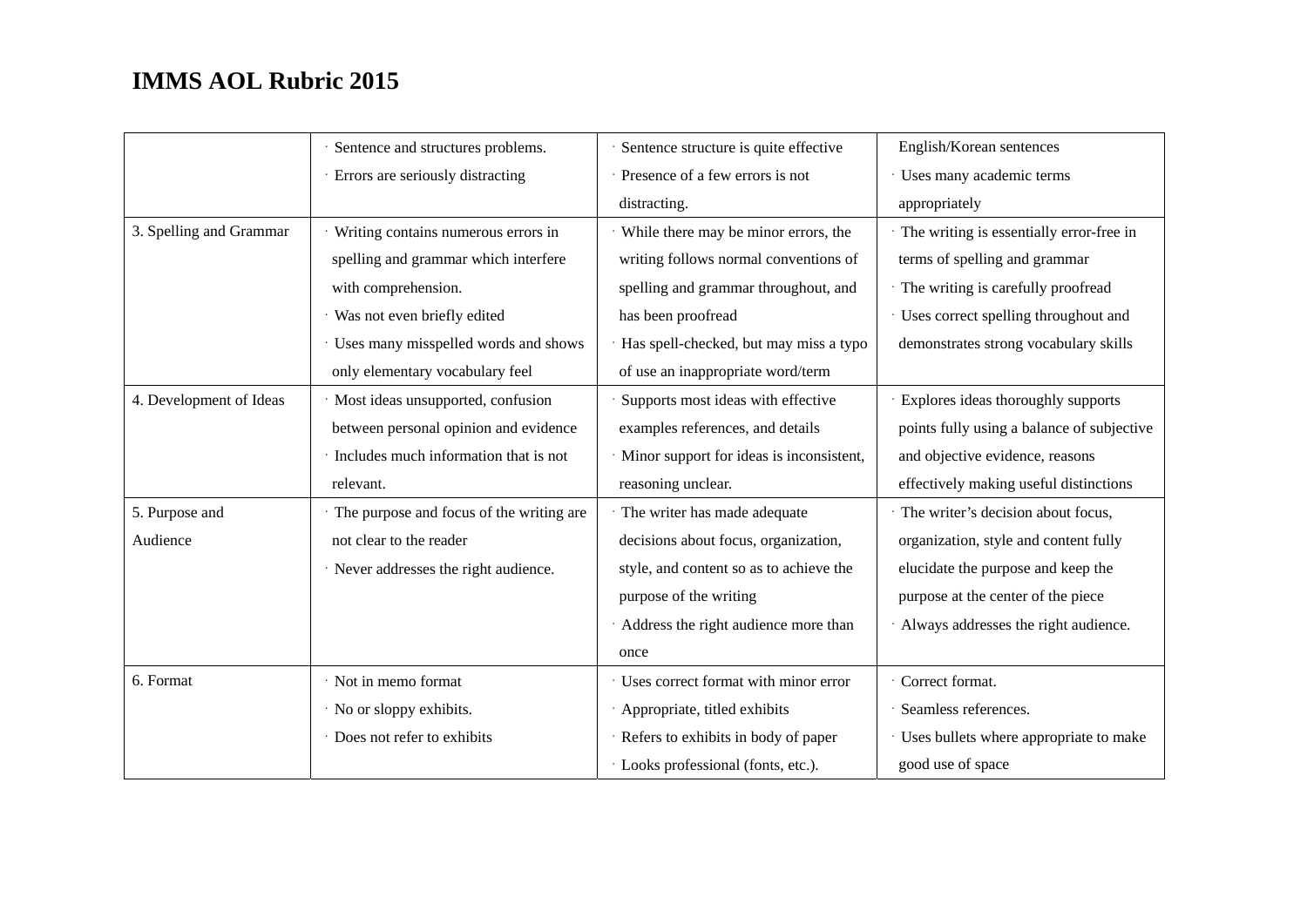|  | Attractive exhibits.                  |
|--|---------------------------------------|
|  | Attractive, professional looking memo |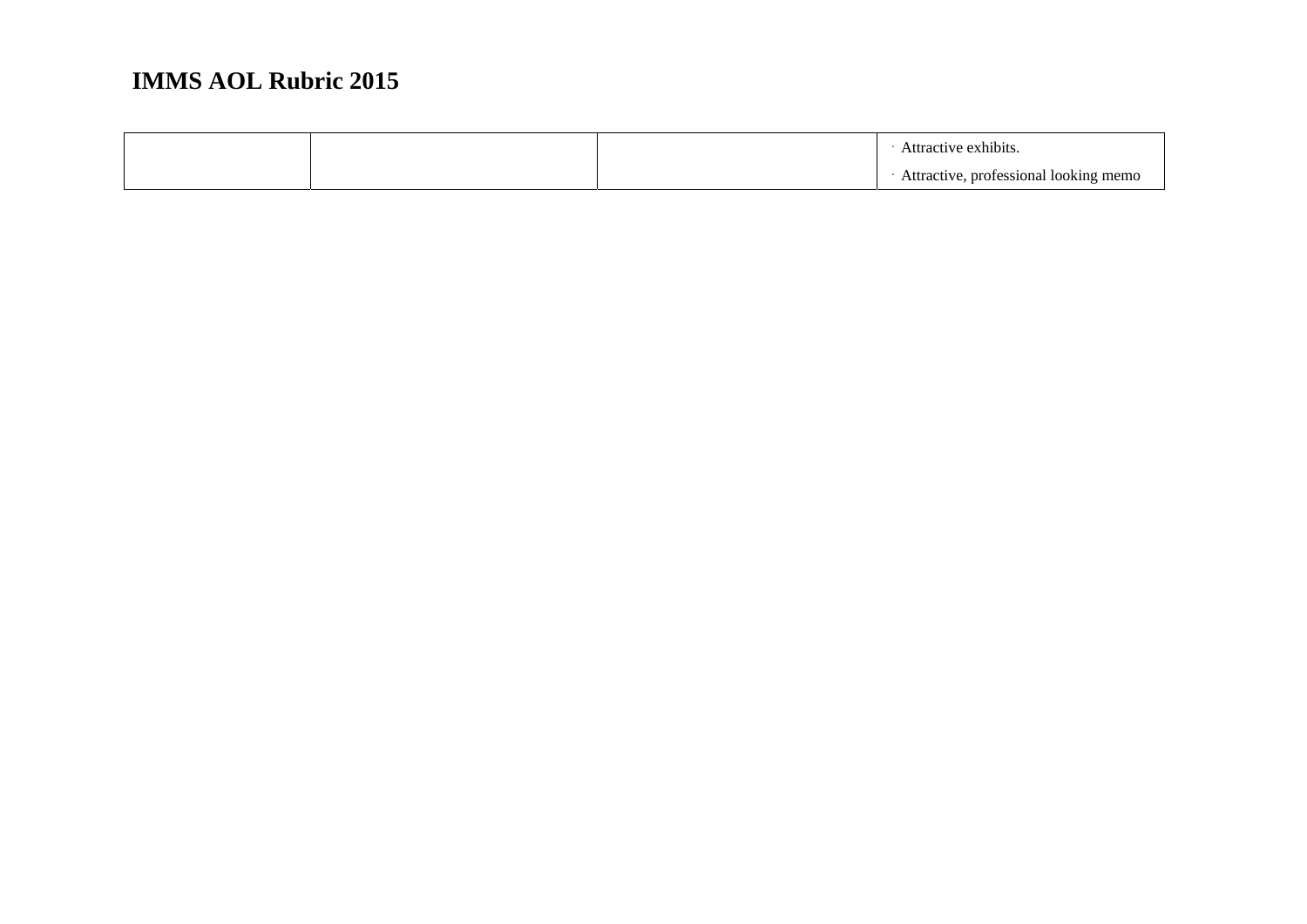**L2. Strategic Thinking & Value Innovation: Our graduates will be able to strategically analyze IT management problems and innovatively generate value through studying information technology.** 

**L21. Our student will use appropriate analytical techniques to solve IT management problems and will demonstrate the ability of sound business research.** 

|                               | Performance Levels                     |                                            |                                              |  |
|-------------------------------|----------------------------------------|--------------------------------------------|----------------------------------------------|--|
| <b>Traits</b>                 | 1 (Fails to Meet Expectations)         | 2 (Meets Expectations)                     | 3 (Exceeds Expectations)                     |  |
| 1. Factual knowledge          | Shows little knowledge of problem      | Shows solid understanding of problem       | Shows through grasp of problem facts and     |  |
|                               | facts, makes factual mistakes          | facts                                      | offers additional factual knowledge about    |  |
|                               |                                        |                                            | company or industry                          |  |
| 2. Application of strategic   | Misuses strategic analysis tools,      | Appropriately strategic analysis tools,    | Shows strong understanding and               |  |
| analytical Tools              | concepts, and techniques               | concepts, and techniques                   | application of strategic analysis tools,     |  |
|                               |                                        |                                            | concepts, and techniques                     |  |
| 3. Application of financial   | Fails to incorporate financials into   | Shows knowledge of ratios and trend        | Applies ratios and trend analysis to         |  |
| analysis                      | problem analysis or shows only limited | analysis; demonstrates understanding of    | develop sound judgments about company        |  |
|                               | attempts to understand financials      | firm's financial standing                  | situation and prospects; presents financial  |  |
|                               |                                        |                                            | analysis professionally                      |  |
| 4. Identification of          | Neglects to identify issues; recounts  | Clearly identifies the key issues in the   | Develops a well-integrated statement of      |  |
| problems/issues               | facts of problem with little analysis  | problem and demonstrates understanding     | the complex issues of the problem and        |  |
|                               |                                        | of company's decision situation            | demonstrates understanding of situation      |  |
| 5. Generation of alternatives | Identifies weak or infeasible          | Generates 2 or 3 feasible alternatives for | Develops 2 or 3 insightful alternatives for  |  |
|                               | alternatives with little attention to  | resolving the key issues of the problem    | resolving the issues; offers specificity and |  |
|                               | issues                                 |                                            | originality                                  |  |
| 6. Recommendations            | Offers weak recommendations or pays    | Provides well-reasoned recommendations     | Integrates alternatives into a well-         |  |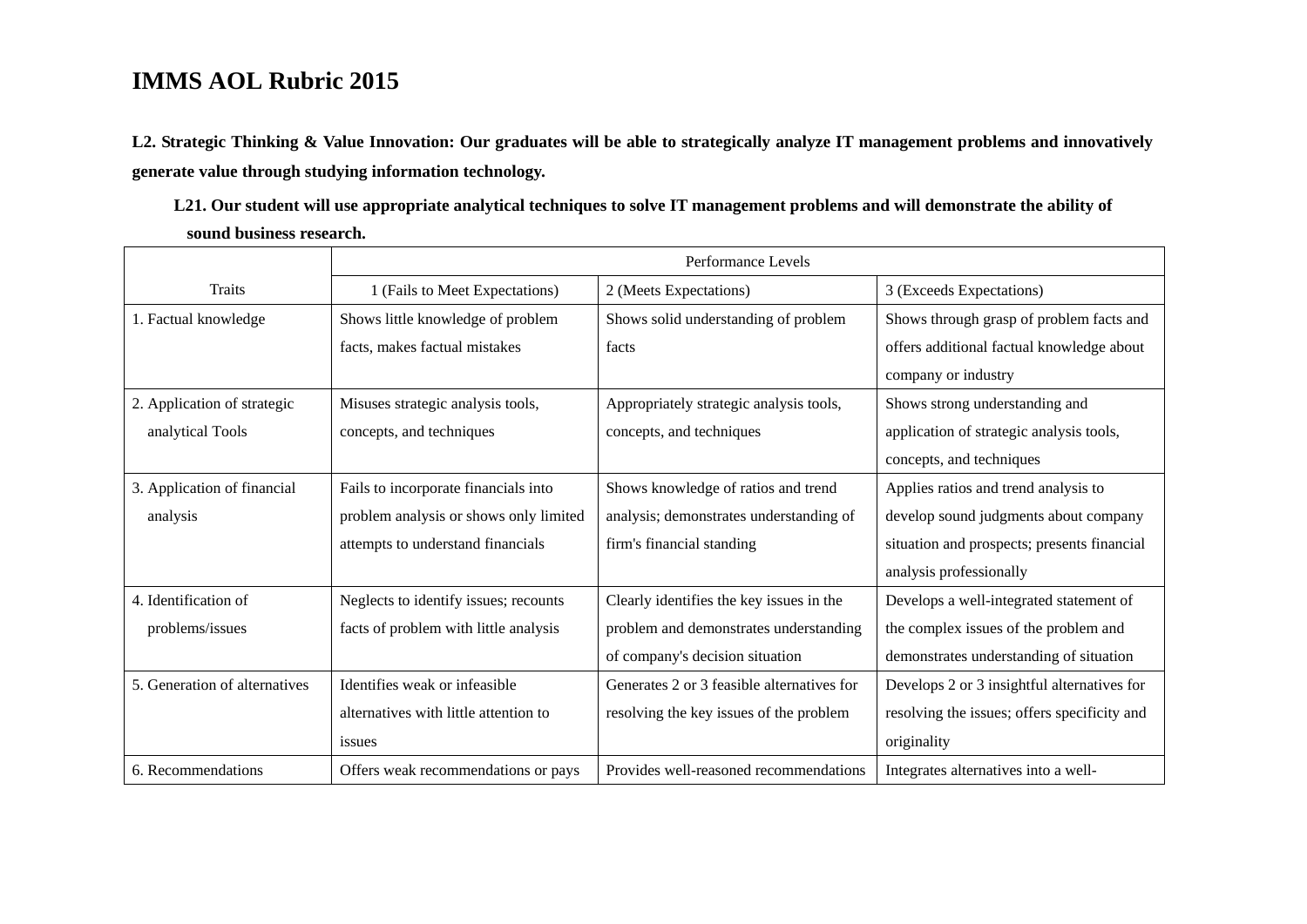|                      | little attention to addressing issues | that follow from the preceding analysis  | developed action plan; offers specificity, |
|----------------------|---------------------------------------|------------------------------------------|--------------------------------------------|
|                      |                                       | and clearly address issues; no surprises | priorities, and sequencing of actions      |
| 7. Business research | Shows little attention to presenting  | Provides good arguments backed up with   | Provides strong rationale and convincing   |
|                      | sound arguments or backing up ideas   | factual knowledge, analysis, and         | arguments throughout; demonstrates sound   |
|                      | with analysis; offers "I think"       | persuasive rationale                     | business research                          |
|                      | statements                            |                                          |                                            |

### **L22. Our students will study emerging information technology.**

|                             | Performance Levels                     |                                           |                                            |  |
|-----------------------------|----------------------------------------|-------------------------------------------|--------------------------------------------|--|
| Traits                      | 1 (Fails to Meet Expectations)         | 2 (Meets Expectations)                    | 3 (Exceeds Expectations)                   |  |
| 1. Consideration            | Deals only with a single perspective   | Begins to relate alternative views from   | Addresses perspectives noted previously,   |  |
|                             | and fails to discuss possible emerging | emerging technology to qualify analysis.  | and additional diverse perspectives        |  |
|                             | technology.                            |                                           | emerging technology to qualify analysis.   |  |
| 2. Management principle     | Lacks understanding of basic           | Shows clear comprehension of basic        | Integrates and applies basic management    |  |
|                             | management principles and strategic    | management principles and strategic       | principles and strategic thinking approach |  |
|                             | thinking approach.                     | thinking approach.                        | including emerging technology.             |  |
| 3. Intellectual sensitivity | Does not yet demonstrate intellectual  | Somewhat demonstrates intellectual        | Demonstrates a high degree of intellectual |  |
|                             | acuity, imagination, and sensitivity.  | acuity, imagination, and sensitivity.     | acuity, imagination, and sensitivity.      |  |
| 4. Horizontal synthesis     | Does not yet integrate emerging        | Partially integrates emerging technology  | Successfully integrates emerging           |  |
|                             | technology skills and knowledge.       | skills and knowledge.                     | technology skills and knowledge.           |  |
| 5. Vertical synthesis       | Does not yet demonstrate awareness of  | Demonstrates some awareness of inter-     | Clearly demonstrates an awareness of       |  |
|                             | inter-relationships among self, the    | relationships among self, the technology, | inter-relationships among self, the        |  |
|                             | technology, business, and society.     | business, and society.                    | technology, business, and society.         |  |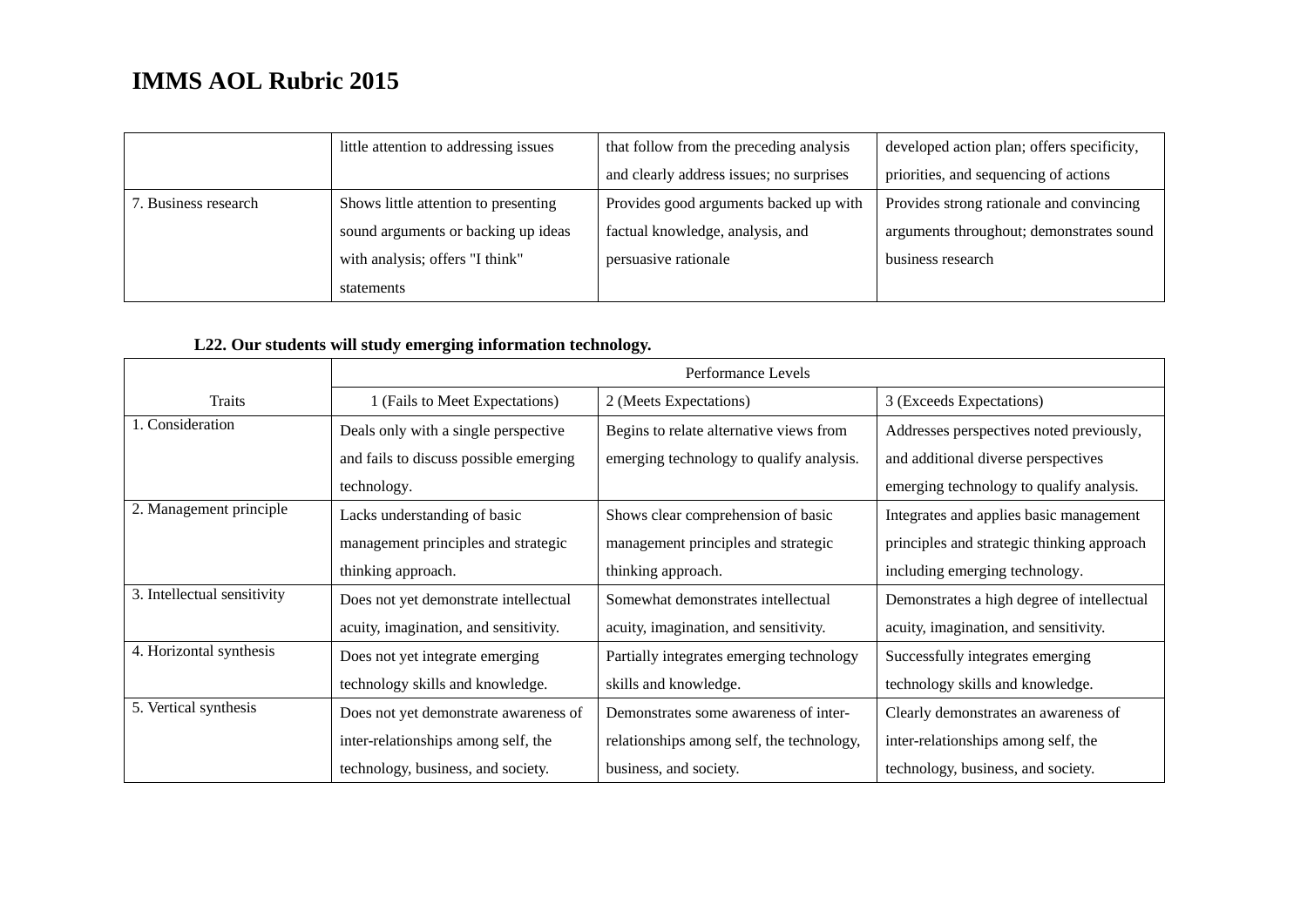**L3: Domain expertise in IT Management: Our graduates will develop professional knowledge and exhibit professional competencies in IT management.** 

|                            | Performance Levels                        |                                           |                                           |  |
|----------------------------|-------------------------------------------|-------------------------------------------|-------------------------------------------|--|
| Traits                     | 1 (Fails to Meet Expectations)            | 2 (Meets Expectations)                    | 3 (Exceeds Expectations)                  |  |
| 1. Build industry specific | Industry-specific concepts and issues are | Appropriately addresses most of the key   | Appropriately addresses all key industry- |  |
| knowledge                  | not identified or they are identified in  | industry-specific concepts and issues but | specific concepts and issues and most of  |  |
|                            | appropriately.                            | omits or identifies a few of the minor    | the minor ones.                           |  |
|                            |                                           | ones.                                     |                                           |  |
| 2. Understand the key      | Shows no understanding of the key issues  | Recognizes and shows reasonable           | Recognizes and appreciated the key issues |  |
| issues of business         | of business environment.                  | appreciation some of the key issues of    | of business environment                   |  |
| environment                |                                           | business environment.                     |                                           |  |

**L31. Our students will build IT management specific knowledge and understand the key issues.** 

### **L32. Our students apply domain expertise to the business problems in the IT management.**

|                            | Performance Levels                       |                                       |                                           |  |
|----------------------------|------------------------------------------|---------------------------------------|-------------------------------------------|--|
| <b>Traits</b>              | 1 (Fails to Meet Expectations)           | 2 (Meets Expectations)                | 3 (Exceeds Expectations)                  |  |
| 1. Apply industry specific | No application of industry specific      | Some application of industry specific | Comprehensive application of industry     |  |
| knowledge to a specific    | knowledge to a specific problem;         | knowledge to a specific problem;      | specific knowledge to a specific problem; |  |
| problem                    | Incorrect conclusions or recommendations | Weak conclusions or recommendations   | Strong conclusions made;                  |  |
|                            | made                                     | made                                  | Creative recommendations given            |  |
| 2. Recommend solutions     | Not a successful solution                | Minimally successful solution         | Highly successful solution (uniquely      |  |
| using structured           |                                          | (modification or improvement);        | creative); Show reasonable analysis and   |  |
| approach                   |                                          | Use structured analysis or model      | model                                     |  |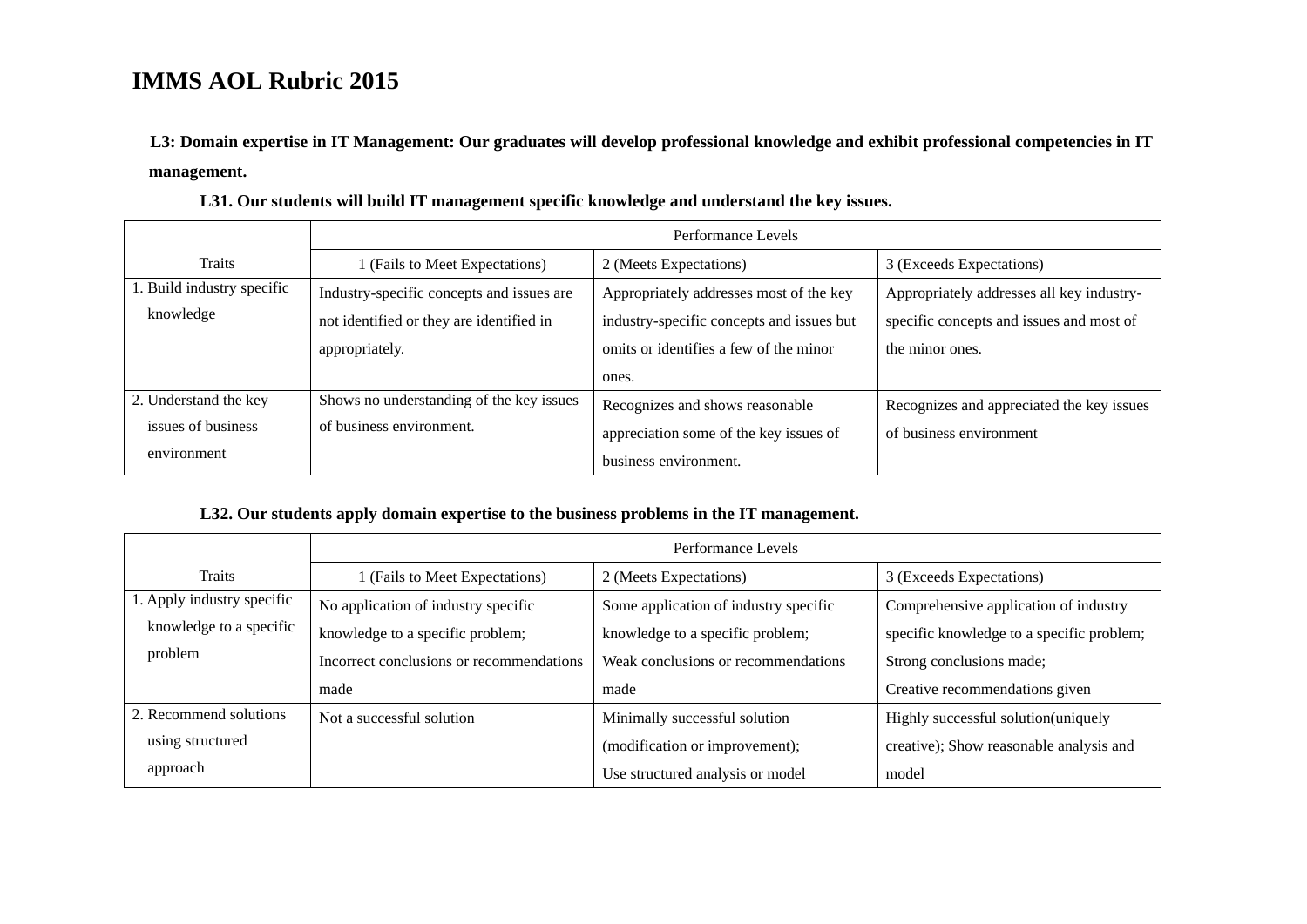**L4: Analytical and Creative Thinking: Our graduates will be capable researchers.** 

### **L41. Our student will identify and diagnose management/research problems.**

|                                                                         | Performance Levels                                                                                    |                                                                                                                                 |                                                                                                                         |
|-------------------------------------------------------------------------|-------------------------------------------------------------------------------------------------------|---------------------------------------------------------------------------------------------------------------------------------|-------------------------------------------------------------------------------------------------------------------------|
| <b>Traits</b>                                                           | 1 (Fails to Meet Expectations)                                                                        | 2 (Meets Expectations)                                                                                                          | 3 (Exceeds Expectations)                                                                                                |
| Identify<br>1.<br>management/research<br>issues and concepts            | Management/research issues/concepts are<br>not identified or identified inappropriately               | Addresses most of the major management<br>issues/concepts appropriately but omits or<br>inappropriately a few of the minor ones | Addresses all the major<br>management/research issues/concepts and<br>most of the minor ones                            |
| 2. Identify alternative<br>options                                      | Does not identify alternatives                                                                        | Identifies and discusses a set of feasible<br>alternatives                                                                      | Identifies a set of feasible options that<br>demonstrates creativity and the ability to<br>integrate knowledge          |
| 3. Quantitative evaluation                                              | Evaluation is poor, not consistent with the<br>criteria or does not use facts correctly               | Evaluation is adequate, relatively<br>consistent with criteria and facts are<br>generally used correctly                        | Evaluation is effective, consistent with<br>criteria and facts are used correctly                                       |
| 4. Qualitative evaluation                                               | Evaluation is poor, not consistent with the<br>criteria incoherent or does not use facts<br>correctly | Evaluation is adequate, coherent,<br>relatively consistent with criteria and facts<br>are generally used correctly              | Evaluation is effective, demonstrates<br>creativity, coherent, consistent with<br>criteria and facts are used correctly |
| 5. Present and organize<br>work in a logical manner                     | Analysis is poorly organized and does not<br>flow effectively                                         | Analysis is reasonably well organized and<br>flow is adequate                                                                   | Analysis is very well organized and flow<br>is effective                                                                |
| 6. Use new ideas and<br>analysis methods not<br>includes in the problem | Absence of any new ideas and creative<br>analytical methods                                           | Integrates ideas and analytical methods<br>from other sources not directly presented<br>in the case reasonably well             | Effectively integrates ideas and analytical<br>methods from other sources not directly<br>presented in the problem      |
| 7. Use ethical and<br>professionally responsible                        | Sources are inappropriate, not well<br>documented and poorly cited. Decisions                         | Sources are fair, reasonably well<br>documented and cited. Where appropriate                                                    | Sources are appropriate, well documented<br>and effectively cited.                                                      |